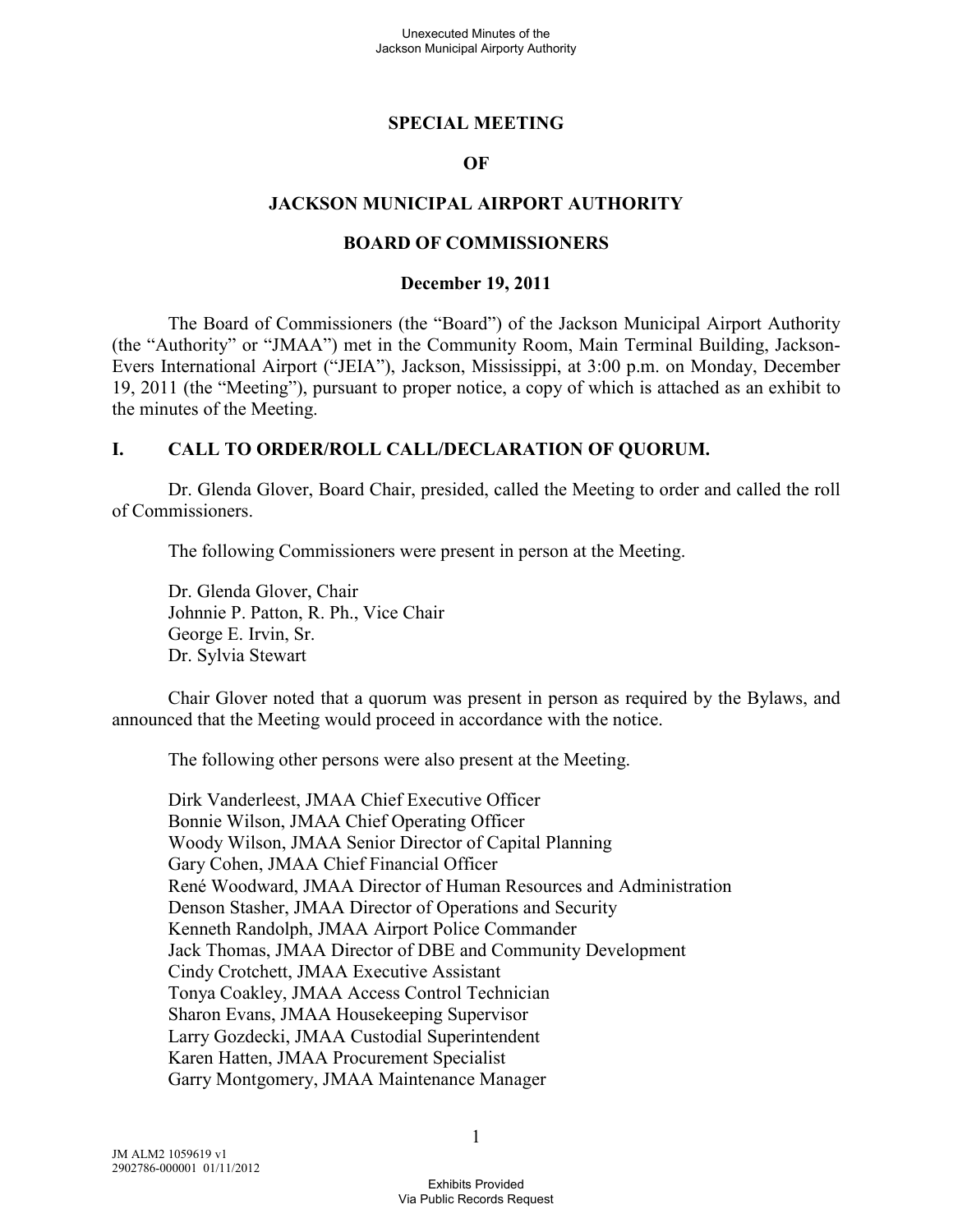David Strickland, JMAA Grounds Maintenance II Joyce Tillman, JMAA Facilities Engineer Arnetrius Branson, JMAA Comptroller Kimberly Farmer, JMAA Administrative Project Support Andrew Jenkins, AJA Management & Technical Services, Inc. Jo Ann Jenkins, AJA Management & Technical Services, Inc. Rodney Chamblee, The Chamblee Company Luke Chamblee, The Chamblee Company Jim Tohill, Jones Walker (attorney for The Chamblee Company) John Bourgeois, Waggoner Engineering, Inc. Chuck Lott, Neel-Schaffer Alan Moore, Baker Donelson Bearman Caldwell & Berkowitz Jeff Wagner, Baker Donelson Bearman Caldwell & Berkowitz Alexander Martin, Baker Donelson Bearman Caldwell & Berkowitz

### **II. APPROVAL AND EXECUTION OF MINUTES.**

### **A. Open Session and Executive Session of Special Meeting of the Board, November 21, 2011.**

After discussion, upon motion duly made by Commissioner Stewart, seconded by Commissioner Irvin, and unanimously approved by the affirmative votes of all Commissioners present, the minutes described above were approved as presented and directed to be filed in the appropriate minute book and records of the Authority.

#### **III. THE CHAMBLEE COMPANY.**

## **IV. JMAA PROJECT NO. 007-09, CONTRACT NO. 007-09-014, EAST PARALLEL RUNWAY 16L/34R PAVEMENT REHABILITATION, JEIA.**

After establishment of a quorum, at Chair Glover's request, Mr. Moore suggested that the Board enter Closed Session for the limited purpose of considering whether to enter Executive Session for the limited purpose of considering and taking action regarding these two matters which required confidential treatment.

Mr. Moore said that The Chamblee Company intended to discuss terms and conditions of a possible lease of real property at JEIA. Mr. Moore advised the Board that discussion and action regarding terms of a possible lease of real property is an appropriate purpose under Mississippi law for a public body to enter Executive Session.

Mr. Moore said that he and Mr. Wagner wished to update the Board on JMAA's response and strategy regarding the Arbitration Demand by Rifenburg Construction, Inc. ("Rifenburg") in connection with Contract No. 007-09-014 (the "Contract") (the "Arbitration Demand"). Mr. Moore advised the Board that discussion and action regarding litigation strategy is an appropriate purpose under Mississippi law for a public body to enter Executive Session. Mr. Moore said that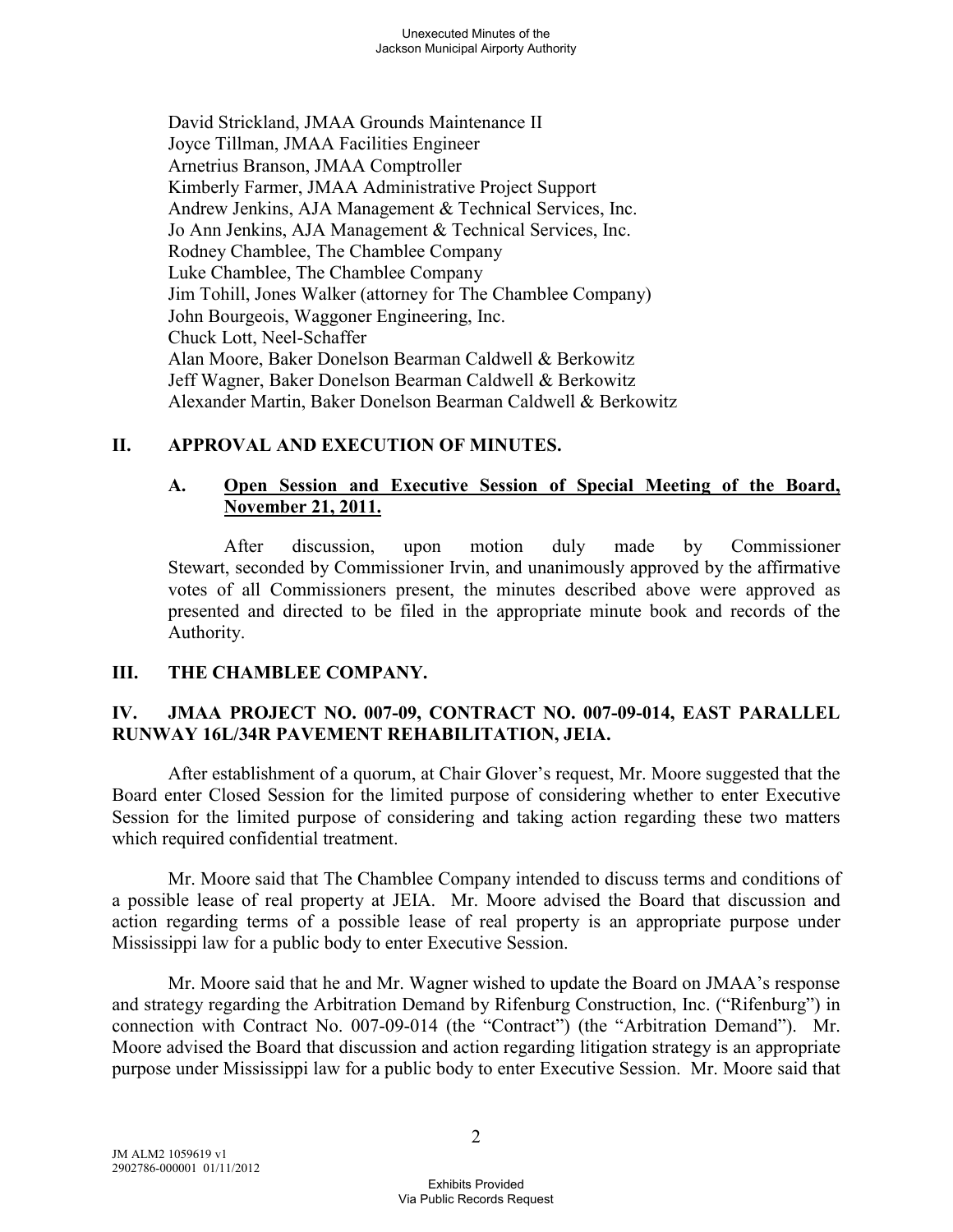JMAA's strategy in response to the Arbitration Demand qualifies under Mississippi law as litigation strategy appropriate for discussion and action in Executive Session.

## **A. Closed Session.**

At approximately 3:05 p.m., after discussion, upon motion duly made by Commissioner Irvin, seconded by Commissioner Stewart, and unanimously approved by the affirmative votes of all Commissioners present, the Board adopted a resolution authorizing the Board to enter Closed Session for the limited purpose of considering whether to enter Executive Session for the limited purpose of discussing and taking action regarding (i) terms and conditions of a possible lease of real property at JEIA and (ii) the Authority's strategy in response to the Arbitration Demand.

The Board asked Mr. Vanderleest, Ms. Wilson, Mr. Wilson, Mr. Moore, Mr. Wagner, Mr. Martin, Mr. Rodney Chamblee, Mr. Luke Chamblee and Mr. Jim Tohill to remain during the Closed Session. Everyone else present at the Meeting left the Community Room at this time.

### **B. Executive Session.**

At approximately 3:06 p.m., upon motion duly made by Commissioner Irvin, seconded by Commissioner Patton, and unanimously approved by the affirmative votes of all Commissioners present, the Board voted to enter Executive Session for the limited purpose of discussing and taking action regarding (i) terms and conditions of a possible lease of real property at JEIA and (ii) the Authority's strategy in response to the Arbitration Demand.

The Board asked everyone present during the Closed Session to remain for the Executive Session.

Mr. Wagner informed those outside the Meeting that the Board had voted to enter Executive Session for the limited purpose of discussing and taking action regarding (i) terms and conditions of a possible lease of real property at JEIA and (ii) the Authority's strategy in response to the Arbitration Demand.

The Board then met in Executive Session.

## **C. Open Session.**

At approximately 3:25 p.m., Chair Glover reconvened the Meeting in Open Session, and Mr. Martin went outside the Meeting to invite everyone present to rejoin the Meeting.

Chair Glover announced that, during the Executive Session, the Board (i) had listened and taken under advisement a request by The Chamblee Company regarding a possible lease of real property at JEIA and (ii) had received but taken no action in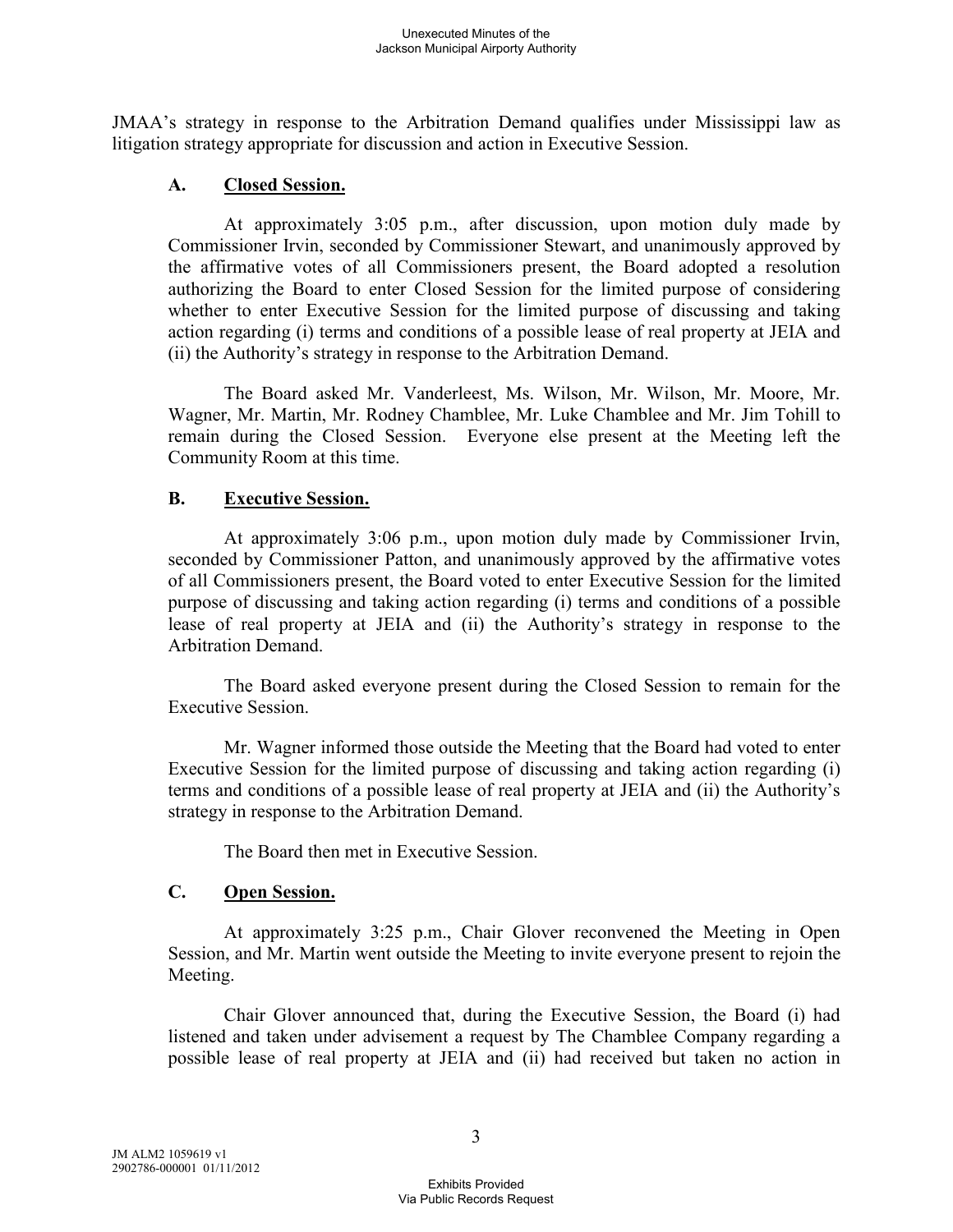response to an update by the Authority's legal counsel regarding the Authority's response to the Arbitration Demand.

Chair Glover then said that the Board would proceed with discussion and action regarding the other matters on the agenda for the Meeting.

## **V. AIRPORT NAME CHANGE – JACKSON-EVERS INTERNATIONAL AIRPORT.**

Chair Glover suggested that the Board take this matter up at this time, even though it was listed on the Agenda under Other Matters to be considered later in the Meeting.

Mr. Vanderleest advised the Board that JMAA had received formal notification from the Jackson City Council of its adoption of a resolution requesting that the name of JEIA be changed to Jackson Medgar Wiley Evers International Airport. A copy of the City Council's resolution is attached as an exhibit to the minutes of the Meeting.

During discussion, Chair Glover reminded the Board that it had previously expressed its intent to change the name of JEIA if the City Council so requested.

After further discussion, upon motion duly made by Commissioner Irvin, seconded by Commissioner Patton, and unanimously approved by the affirmative votes of all Commissioners present, the Board adopted the following resolution.

## **RESOLUTION NAMING JACKSON-MEDGAR WILEY EVERS INTERNATIONAL AIRPORT**

**WHEREAS**, after considerable discussion with the Evers family, the Jackson City Council (the "Council"), Ms. Ineva Pittman and other community leaders and representatives, on December 14, 2004, the Board of Commissioners (the "Board") of the Jackson Municipal Airport Authority ("JMAA" and/or the "Authority") changed the name of Jackson International Airport (the "Airport") to Jackson-Evers International Airport to honor Medgar Wiley Evers; and

**WHEREAS**, concurrent with its decision to rename the Airport, the Board committed to developing a first-class pavilion in the main terminal building at the Airport to honor the life and achievements of Medgar Wiley Evers and the achievements of other African Americans in Mississippi; and

**WHEREAS**, the Medgar Wiley Evers Pavilion at the Airport was dedicated on June 4, 2009; and

**WHEREAS**, Council members recently asked the Board to consider changing the name of the Airport again to make clear that the Airport is named for one individual, Medgar Wiley Evers; and

**WHEREAS**, the Board agrees that it is important to ensure that everyone knows that the Airport is named for Medgar Wiley Evers; and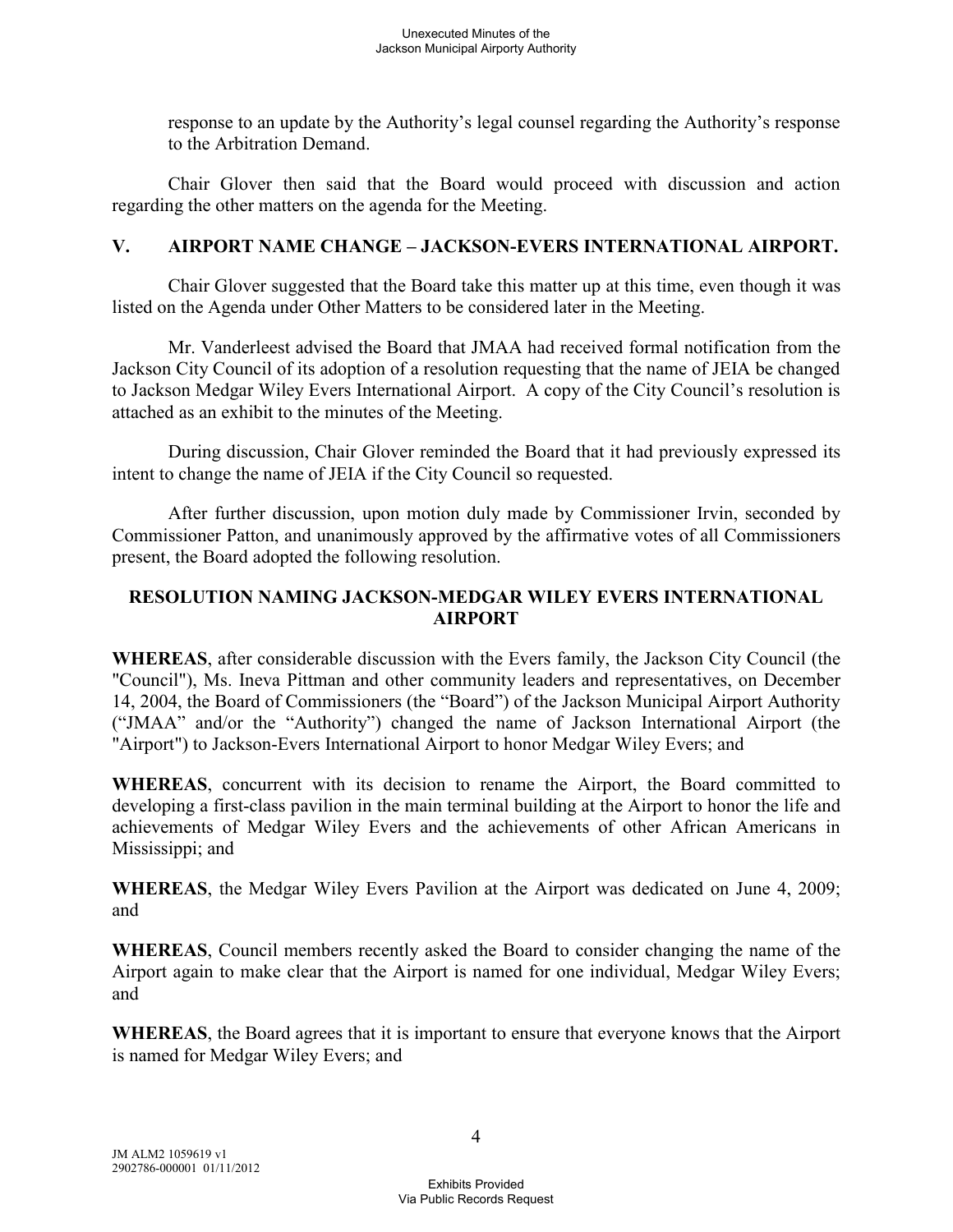**WHEREAS**, the Board continues to believe that retaining the name of the City of Jackson (the "City") in the Airport name is necessary to properly promote the City; and

**WHEREAS**, the Council adopted a resolution on November 27, 2011, expressing its desire that the name of the Airport be changed to "Jackson Medgar Wiley Evers International Airport;"

**NOW, THEREFORE, BE IT RESOLVED**, the Board hereby changes the name of the Airport to "Jackson - Medgar Wiley Evers International Airport."

### **VI. PUBLIC COMMENTS.**

### **A. The Chamblee Company.**

Mr. Vanderleest said that this matter had been addressed during the Executive Session.

### **VII. REPORTS.**

## **A. Chief Executive Officer.**

1. *Airport Project Manager Summary, Period Ending November 30, 2011.* 

## 2. *Airport Activity Statistics Report, Period Ending November 30, 2011.*

Mr. Vanderleest directed the Board's attention to the Airport Project Manager Summary and the Airport Activity Statistics Report as found in the packet distributed to the Board prior to the Meeting (the "Packet"), and discussed these reports with the Board. A copy of the Packet is attached as an exhibit to the minutes of the Meeting.

## 3. *Employee Recognitions.*

a. Employee of the Month, December 2011: David Strickland, Grounds Maintenance II, Department of Maintenance.

Mr. Vanderleest recognized and commended Mr. Strickland for being named Employee of the Month for December 2011.

b. Employee of the Year, 2011: Tonya Coakley, Access Control Technician.

Mr. Vanderleest recognized and commended Ms. Coakley for being named Employee of the Year for 2011.

## 4. *Professional Recognitions.*

a. Sharon Evans, Housekeeping Supervisor, Department of Maintenance.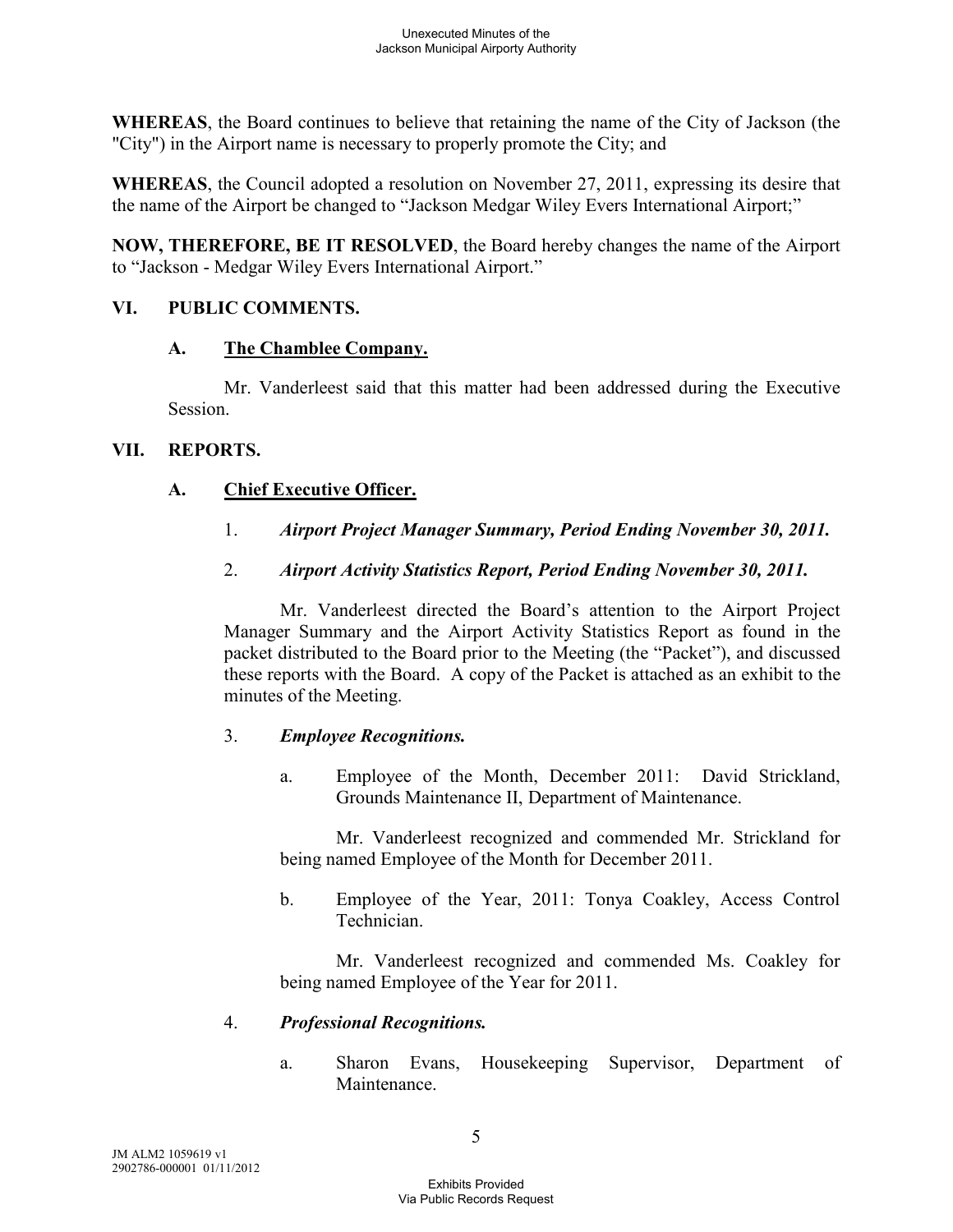(1) Achievement of Excellence, Awarded by Airport News and Training Network.

Mr. Vanderleest recognized and commended Ms. Evans for receiving the Achievement of Excellence by the Airport News and Training Network.

- b. Larry Gozdecki, Custodial Superintendent, Department of **Maintenance** 
	- (1) Certificate of Supervisory Management, Awarded by Mississippi State Personnel Board.

Mr. Vanderleest recognized and commended Mr. Gozdecki for receiving the Certificate of Supervisory Management from the Mississippi State Personnel Board.

- c. Karen Hatten, Procurement Specialist, Department of Human Resources and Administration.
	- (1) Certificate of Supervisory Management, Awarded by Mississippi State Personnel Board.

Mr. Vanderleest recognized and commended Ms. Hatten for receiving the Certificate of Supervisory Management from the Mississippi State Personnel Board.

#### **B. Attorney.**

Mr. Moore said he had nothing further to report at this time.

#### **VIII. ACTION ITEMS.**

#### **A. Financial Matters.**

- 1. *Financial Reports for November 2011.* 
	- a. Balance Sheet: Accept.
	- b. Income Statement: Accept.
	- c. Claims Docket for November 2011: Approve.

Mr. Vanderleest directed the Board's attention to the above referenced financial reports for November 2011 and the Claims Docket for November 2011, all of which were included in the Packet.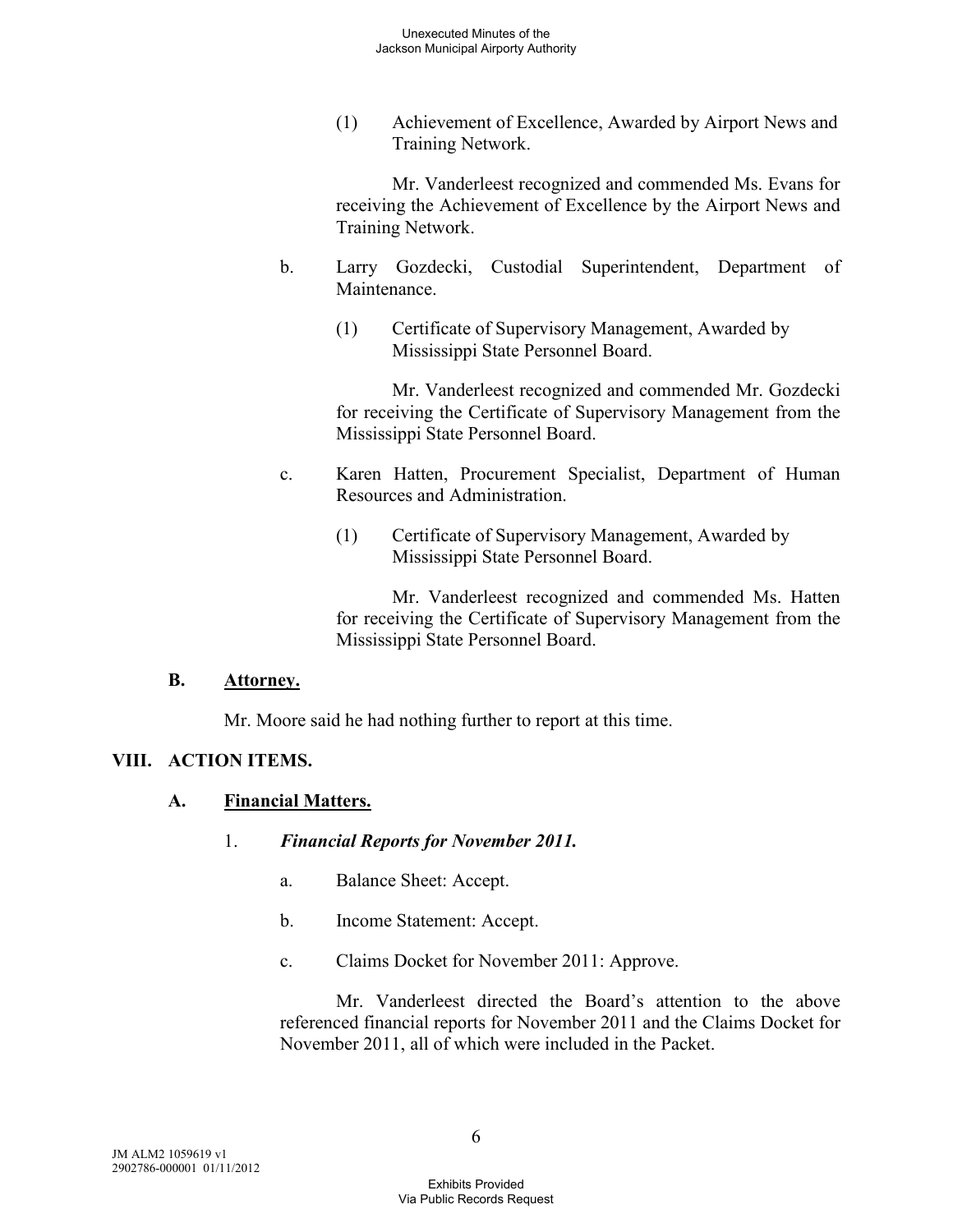After discussion, upon motion duly made by Commissioner Irvin, seconded by Commissioner Stewart, and unanimously approved by the affirmative votes of all Commissioners present, the Board adopted the following resolution.

## **RESOLUTION ACCEPTING FINANCIAL REPORTS FOR NOVEMBER 2011 AND APPROVING AND AUTHORIZING PAYMENT OF CLAIMS DOCKET FOR NOVEMBER 2011**

**WHEREAS**, the Board of Commissioners (the "Board") of the Jackson Municipal Airport Authority (the "Authority") has reviewed and considered (i) the Balance Sheet and the Income Statement for the Authority for the month and period ending November 30, 2011 (the "Financial Reports"), and (ii) the Claims Docket of the Authority for the month of November 2011 (the "Claims"), both the Financial Reports and the Claims being (i) included in the packet distributed to the Board prior to the December 19, 2011, Special Meeting of the Board, and (ii) incorporated herein by reference;

**NOW, THEREFORE, BE IT RESOLVED**, the Board hereby (i) accepts the Financial Reports and (ii) approves and authorizes payment of the Claims in the total amount of \$1,278,889.87.

#### **B. Service Agreements.**

- 1. *JMAA Contract No. 12-010, General Aviation Consulting and Advisory Services for JEIA and HKS: Authorize Agreement.*
- 2. *JMAA Project No. 012-10, Contract No. 12-10-039, Secure Portal Inspection and Screening Pilot Project, JEIA: Authorize Amendment to Agreement.*
- 3. *JMAA Project No. 014-10, Management of Designated Parking Areas at JEIA: Authorize Execution of New Agreement and Extension of Existing Agreement during Transition.*
- 4. *JMAA Airport Service Quality (ASQ) Agreement, JEIA: Authorize Renewal.*
- 5. *University of Mississippi Medical Center, JEIA: Authorize Amendment of Lease Agreement.*

Mr. Vanderleest directed the Board's attention to the memoranda in the Packet which described these matters, and discussed these matters with the Board.

After discussion, upon motion duly made by Commissioner Irvin, seconded by Commissioner Stewart, and unanimously approved by the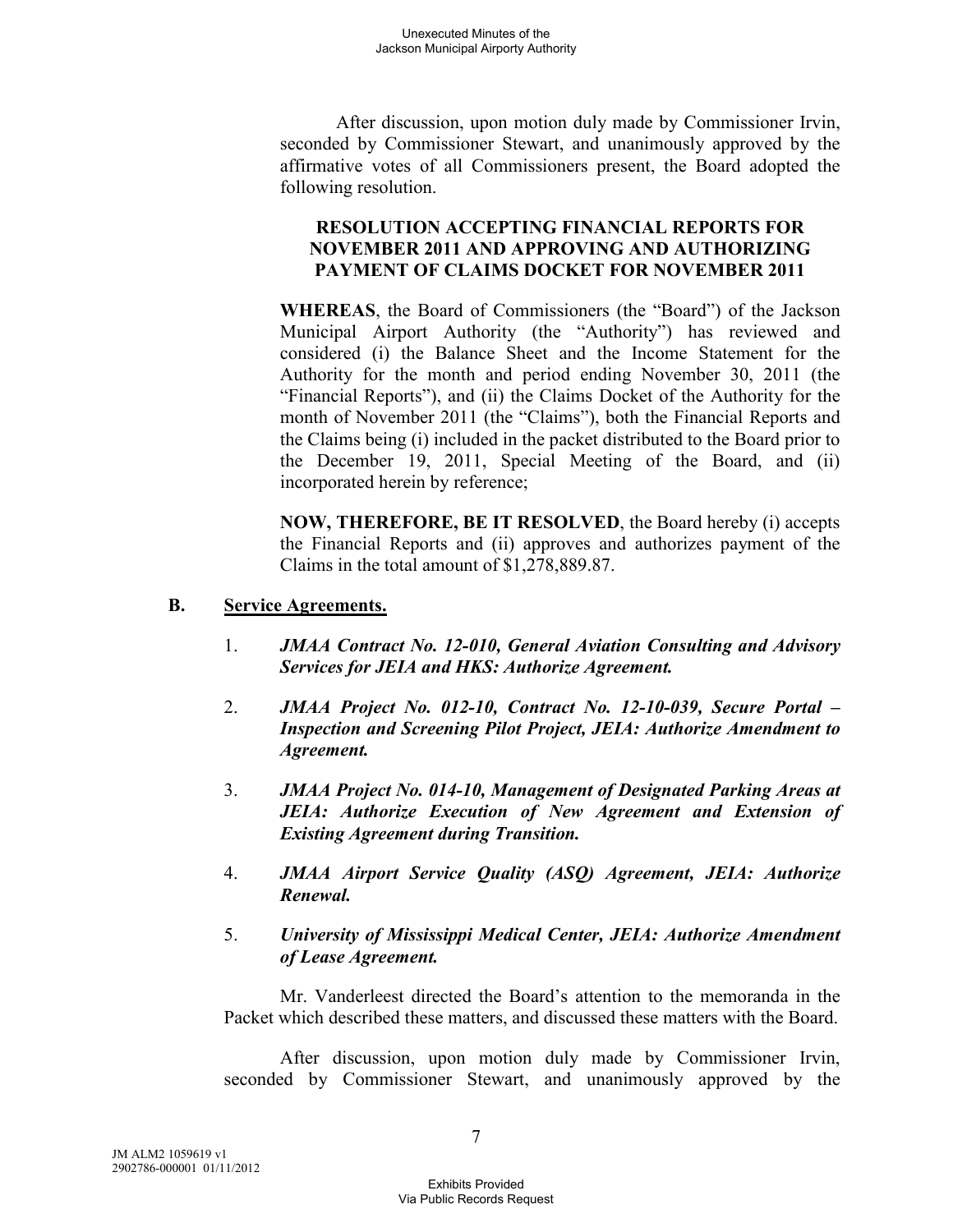affirmative votes of all Commissioners present, the Board adopted the following resolution.

# **RESOLUTION APPROVING AND AUTHORIZING CERTAIN ACTIONS WITH RESPECT TO CERTAIN SERVICE AGREEMENTS**

**WHEREAS**, the staff of the Jackson Municipal Airport Authority (the "Authority") has recommended that the Board of Commissioners of the Authority (the "Board") approve and authorize certain actions with respect to certain service agreements identified below, all as more particularly described in certain memoranda (i) included in the packet distributed to the Board prior to the December 19, 2011, Special Meeting of the Board, and (ii) incorporated herein by reference (separately, each a "Memorandum;" collectively, the "Memoranda"); and

**WHEREAS**, the Board has reviewed the Memoranda and considered the recommendations therein by the staff of the Authority;

**NOW, THEREFORE, BE IT RESOLVED**, the Board hereby determines that it would be in the best interests of and in furtherance of the duties and responsibilities of the Authority to, and the Board hereby does, take the following actions:

- 1. The Board approves and authorizes negotiation and execution of a professional services agreement for certain professional consulting services with Aviation Management Consulting Group ("AMCG"), whereby AMCG will provide general aviation consulting services for operations at Jackson-Evers International Airport ("JEIA") and Hawkins Field ("HKS") for a term of one year (JMAA Contract No. 12-010) at a cost not to exceed \$20,000.00 (the "AMCG Agreement"), said AMCG Agreement to be in such form and to contain such terms and conditions consistent with the Memorandum dated November 30, 2011, which describes this matter, as may be deemed appropriate by the Chief Executive Officer of the Authority, as evidenced by his execution thereof.
- 2. The Board approves and authorizes negotiation and execution of an amendment to the professional services agreement with TransSolutions, LLC ("TransSolutions"), whereby TransSolutions will provide additional services in connection with recommendations for improvements to the processing of non-passenger personnel and deliveries to the secure areas of JEIA, together with an implementation strategy at a cost not to exceed \$18,000.00, for a new maximum contract amount of \$67,509.28 (the "TransSolutions Amendment"), said TransSolutions Amendment to be in such form and to contain such terms and conditions consistent with the Memorandum dated December 12, 2011, which describes this matter, as may be deemed appropriate by the Chief Executive Officer of the Authority, as evidenced by his execution thereof.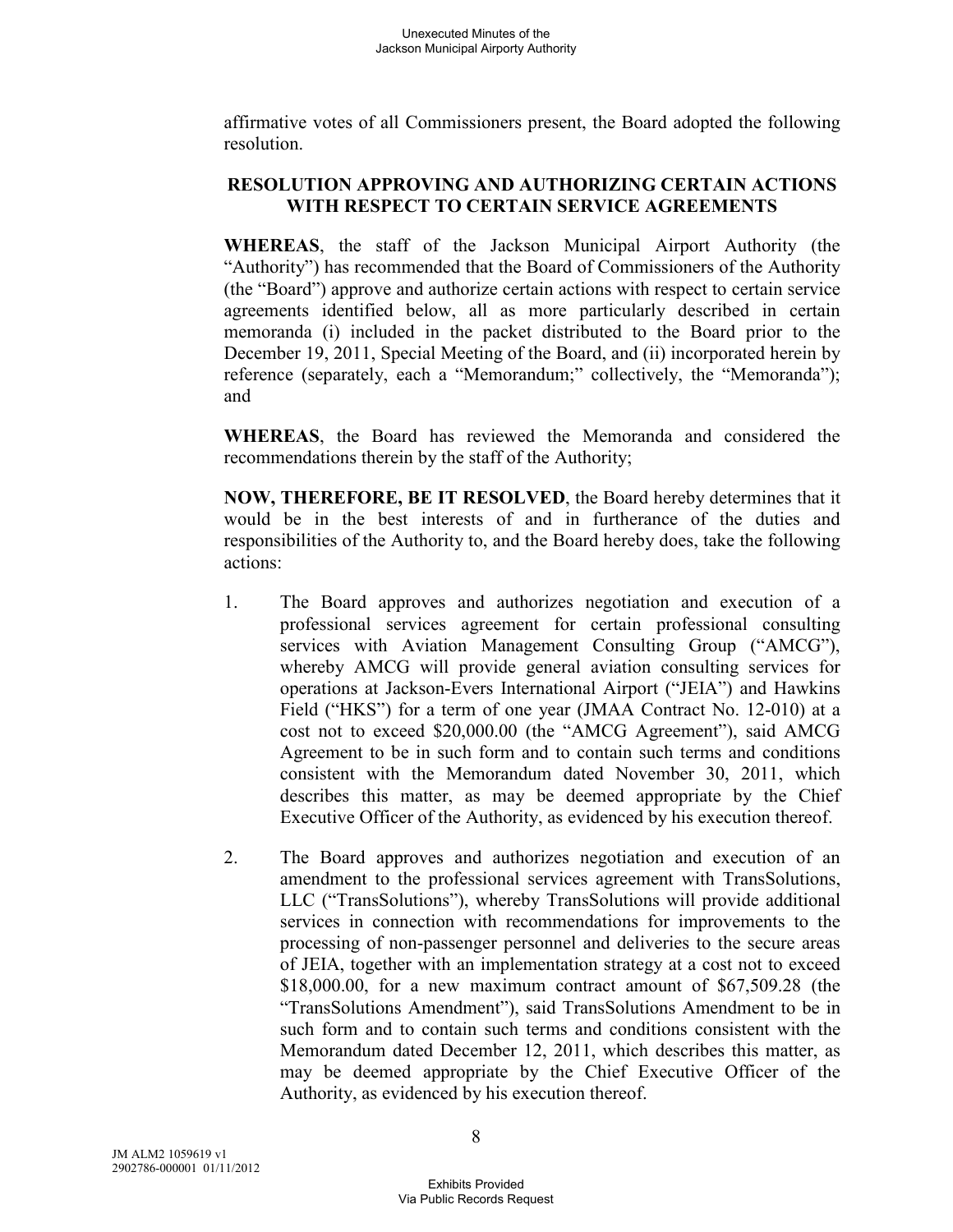- 3. The Board approves and authorizes (i) negotiation and execution of a management agreement with RPS/AJA of Jackson, LLP ("RPS/AJA") for Management of Designated Parking Areas at JEIA (JMAA Project No. 014-10) for a period of three years commencing April 1, 2012, and ending March 31, 2015, with an option to extend for two years (the "RPS/AJA Agreement"), said RPS/AJA Agreement to be in such form and to contain such terms and conditions consistent with the Memorandum dated December 9, 2011, which describes this matter, as may be deemed appropriate by the Chief Executive Officer of the Authority, as evidenced by his execution thereof; and (ii) negotiation and execution of an extension to the existing management agreement with Jackson Parking Associates which is currently set to expire on January 31, 2012, for up to sixty days through March 31, 2012, to allow for an orderly transition for RPS/AJA (the "JPA Extension"), all as more particularly described in the Memorandum.
- 4. The Board approves and authorizes renewal of the agreement between the Authority and Airports Council International for participation in a certain Airport Service Quality Survey program (the "ACI Renewal Agreement"), said ACI Renewal Agreement to be in such form and to contain such terms and conditions consistent with the Memorandum dated December 7, 2011, which describes this matter, as may be deemed appropriate by the Chief Executive Officer of the Authority, as evidenced by his execution thereof.
- 5. The Board approves and authorizes negotiation and execution of an amendment to the existing lease with the University of Mississippi Medical Center ("UMMC") to (i) adjust the term of the lease to forty-one (41) months commencing February 1, 2012, subject to UMMC's right to terminate as of June 30 of any year if it fails to receive adequate funding to continue the lease, and (ii) allow UMMC and the Authority to share the costs of certain improvements necessary for UMMC to utilize the leased space at a cost to the Authority not to exceed \$10,000.00 (the "UMMC Lease Amendment"), said UMMC Lease Amendment to be in such form and to contain such terms and conditions consistent with the Memorandum dated December 2, 2011, as may be deemed appropriate by the Chief Executive Officer of the Authority, as evidenced by his execution thereof.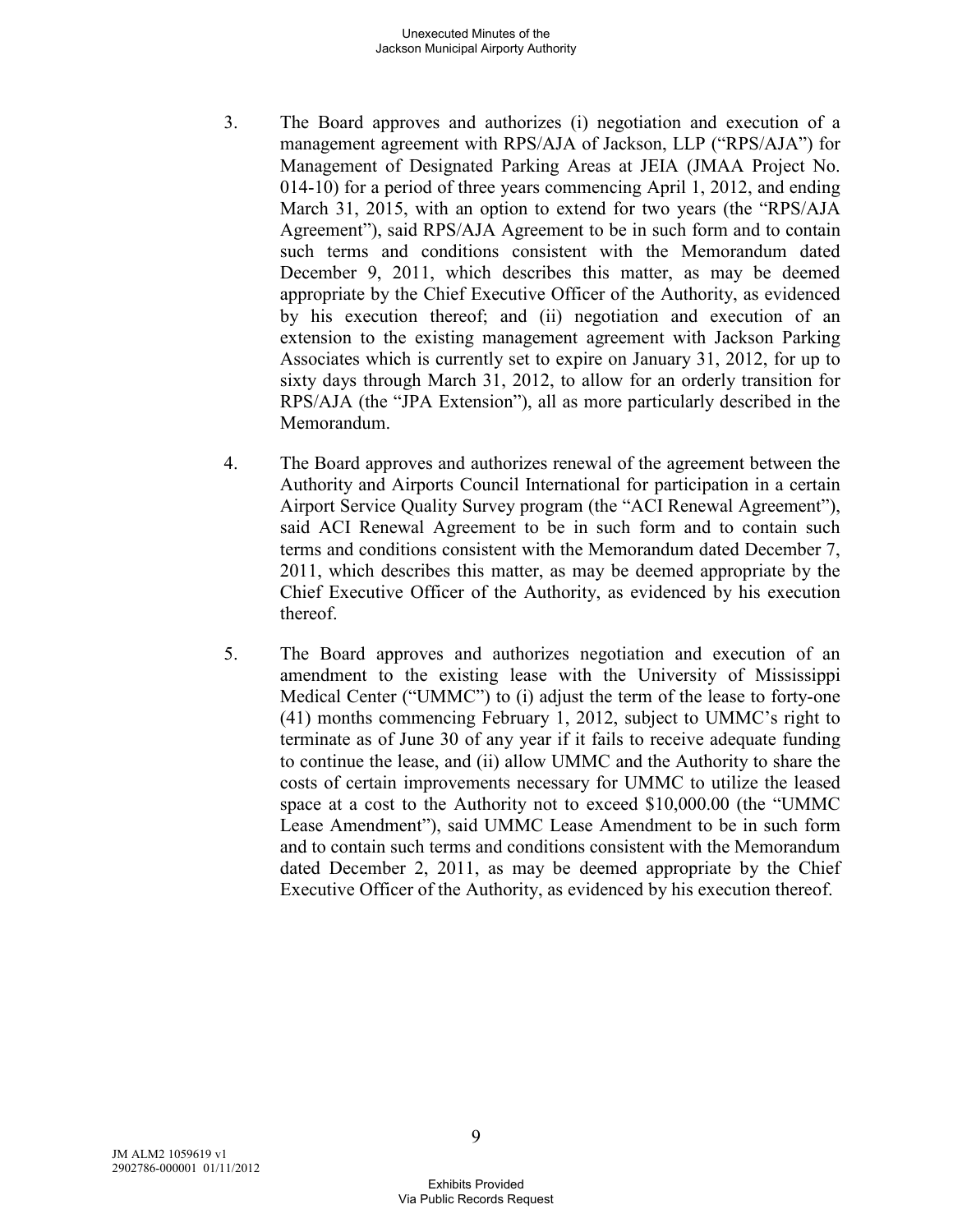### **C. Construction Projects.**

1. *JMAA Project No. 005-12, Terminal Landscaping Enhancements, JEIA: Authorize Agreement.* 

### 2. *Emergency Repair to Power Lines at FBO and Security Gate 94: Emergency Certificate, JEIA.*

Mr. Vanderleest directed the Board's attention to the memoranda in the Packet which described these matters, and discussed these matters with the Board.

After discussion, upon motion duly made by Commissioner Irvin, seconded by Commissioner Stewart, and unanimously approved by the affirmative votes of all Commissioners present, the Board adopted the following resolution.

### **RESOLUTION APPROVING AND AUTHORIZING CERTAIN ACTIONS WITH RESPECT TO CERTAIN CONSTRUCTION PROJECTS**

**WHEREAS**, the staff of the Jackson Municipal Airport Authority (the "Authority") has recommended that the Board of Commissioners (the "Board") of the Authority approve and authorize certain actions with respect to certain construction projects identified below, all as more particularly described in certain memoranda (i) included in the packet distributed to the Board prior to the December 19, 2011, Special Meeting of the Board, and (ii) incorporated herein by reference (separately, each a "Memorandum;" collectively, the "Memoranda"); and

**WHEREAS**, the Board has reviewed the Memoranda and considered the recommendations therein by the staff of the Authority;

**NOW, THEREFORE, BE IT RESOLVED**, the Board hereby determines that it would be in the best interests of and in furtherance of the duties and responsibilities of the Authority to, and the Board hereby does, take the following actions:

1. The Board approves and authorizes negotiation and execution of an agreement with Green Oak Garden Center for enhancement of the landscaping along the front entrance of the lower level of the Main Terminal Building at Jackson-Evers International Airport (JMAA Project No. 005-12) at a cost not to exceed \$4,985.00 (the "Green Oak Agreement"), said Green Oak Agreement to be in such form and to contain such terms and conditions consistent with the Memorandum dated December 1, 2011, which describes this matter, as may be deemed appropriate by the Chief Executive Officer of the Authority, as evidenced by his execution thereof.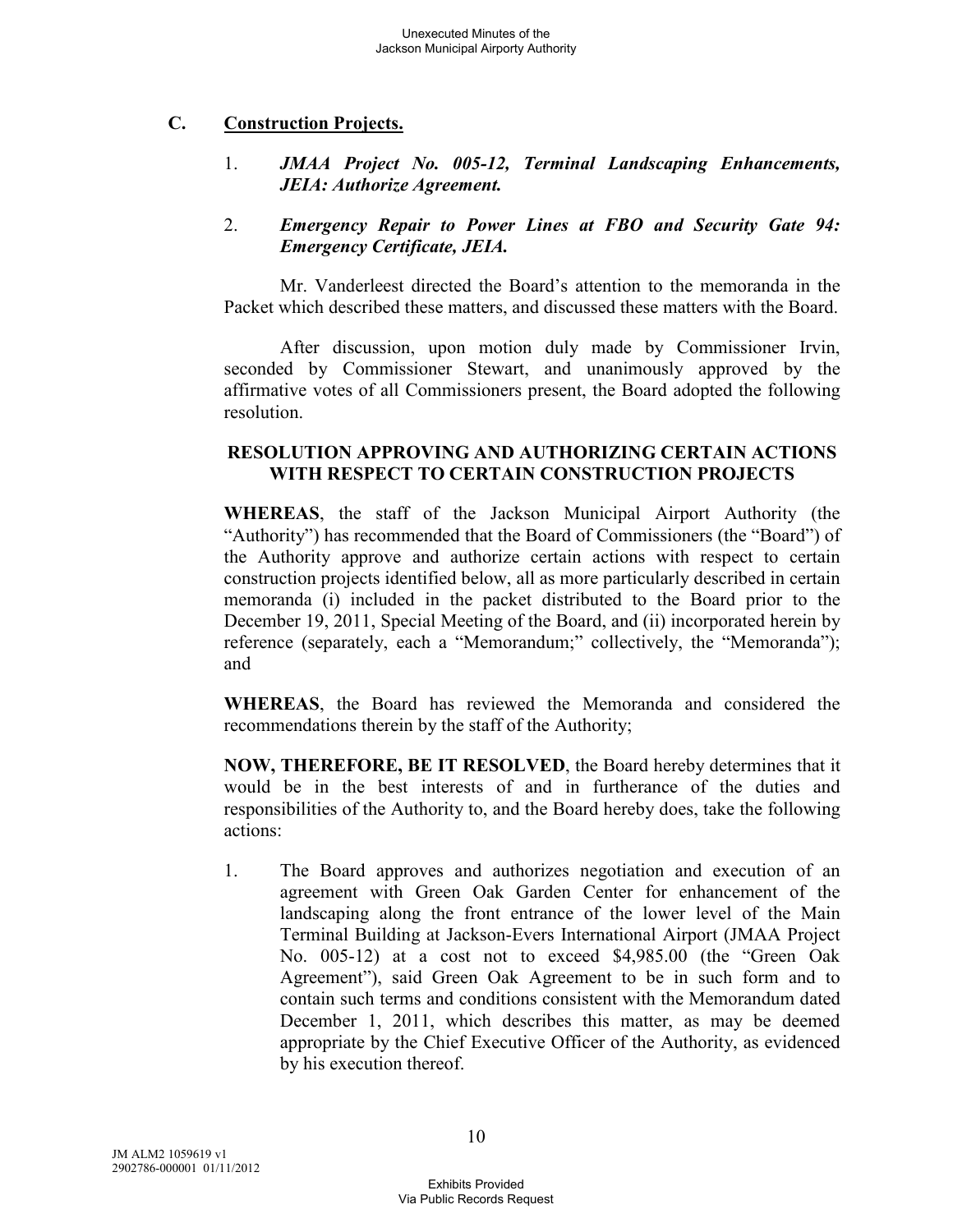2. The Board acknowledges receipt and review of the Memorandum dated December 13, 2011 (the "Certificate"), setting forth the circumstances and justification for certain emergency repairs to the electrical circuits and wiring at the FBO building and at Security Gate 94 at Jackson-Evers International Airport, all as more particularly described in the Certificate.

#### **D. Procurements.**

### 1. *Fuel Purchases, JEIA and HKS: Authorize Agreement.*

Mr. Vanderleest directed the Board's attention to the memorandum in the Packet which described this matter, and discussed this matter with the Board.

After discussion, upon motion duly made by Commissioner Irvin, seconded by Commissioner Patton, and unanimously approved by the affirmative votes of all Commissioners present, the Board adopted the following resolution.

## **RESOLUTION APPROVING AND AUTHORIZING FUEL PURCHASE AGREEMENT**

**WHEREAS**, the staff of the Jackson Municipal Airport Authority (the "Authority") has recommended that the Board of Commissioners (the "Board") of the Authority approve and authorize negotiation and execution of a purchase agreement (the "PTC Agreement") with Petroleum Traders Corporation ("PTC"), pursuant to which PTC will sell fuel to the Authority on an as-needed basis through December 19, 2012, at an aggregate cost not to exceed \$151,066.00 at a price of \$0.19 per gallon over the daily Oil Price Information Service (OPIS) rate for Vicksburg, Mississippi for orders of 3,000 gallons or less, and at a price of \$0.0567 per gallon for premium unleaded and \$0.1196 per gallon for off-road diesel over the OPIS for orders of 3,001 gallons or greater, all as more particularly described in that certain memorandum dated December 7, 2011, which was (i) included in the packet distributed to the Board prior to the December 19, 2011, Special Meeting of the Board, and (ii) incorporated herein by reference (the "Memorandum"); and

**WHEREAS**, the Board has reviewed the Memorandum and considered the recommendation therein by the staff of the Authority;

**NOW, THEREFORE, BE IT RESOLVED**, the Board hereby determines that it would be in the best interests of and in furtherance of the duties and responsibilities of the Authority to, and the Board hereby does, approve and authorize negotiation and execution of the PTC Agreement, said PTC Agreement to be in such form and to contain such terms and conditions consistent with the Memorandum, as may be deemed appropriate by the Chief Executive Officer of the Authority, as evidenced by his execution thereof.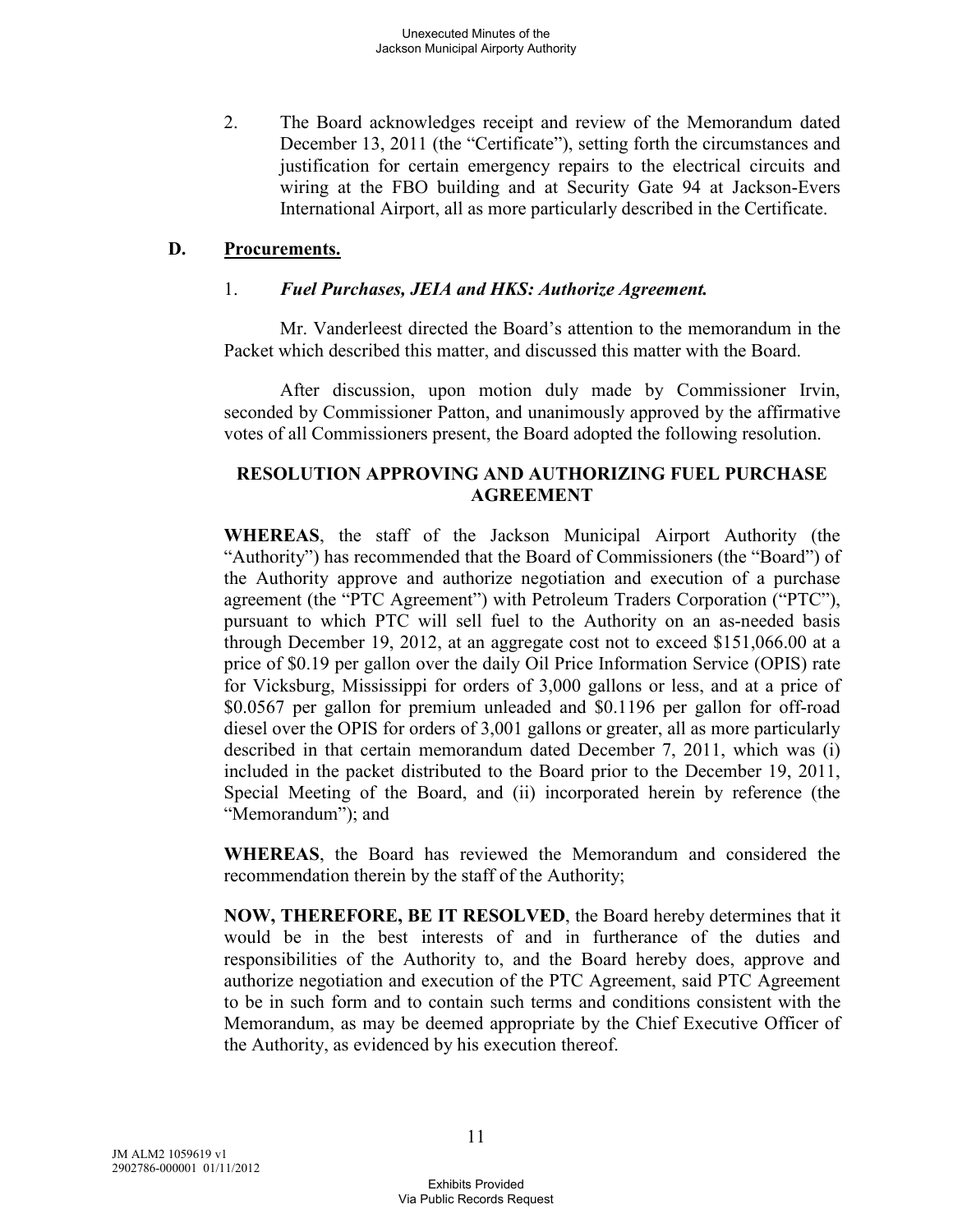## **E. Grants.**

There was no discussion or action taken regarding grants at the Meeting.

# **F. Other Matters.**

## 1. *Airport Name Change – Jackson-Evers International Airport.*

Mr. Vanderleest said that this matter had been discussed and acted on by the Board earlier in the Meeting.

# 2. *Board Travel.*

Mr. Vanderleest said that there was no Board travel to be considered by the Board at this time.

# 3. *Monthly Work Session.*

At Chair Glover's request, the Board agreed by consensus to cancel the Monthly Work Session of the Board scheduled for 7:30 a.m. on Thursday, January 19, 2012, and reschedule the Work Session for 4:00 p.m. on the same date. Chair Glover asked that the Board consider making a similar change for each of the first five months of calendar year 2012 because of a schedule conflict.

Mr. Moore said that he would distribute a special notice of this change to the Board.

# **IX. DISCUSSION: STRATEGIC INITIATIVES.**

No discussion or action was taken regarding strategic initiatives at the Meeting.